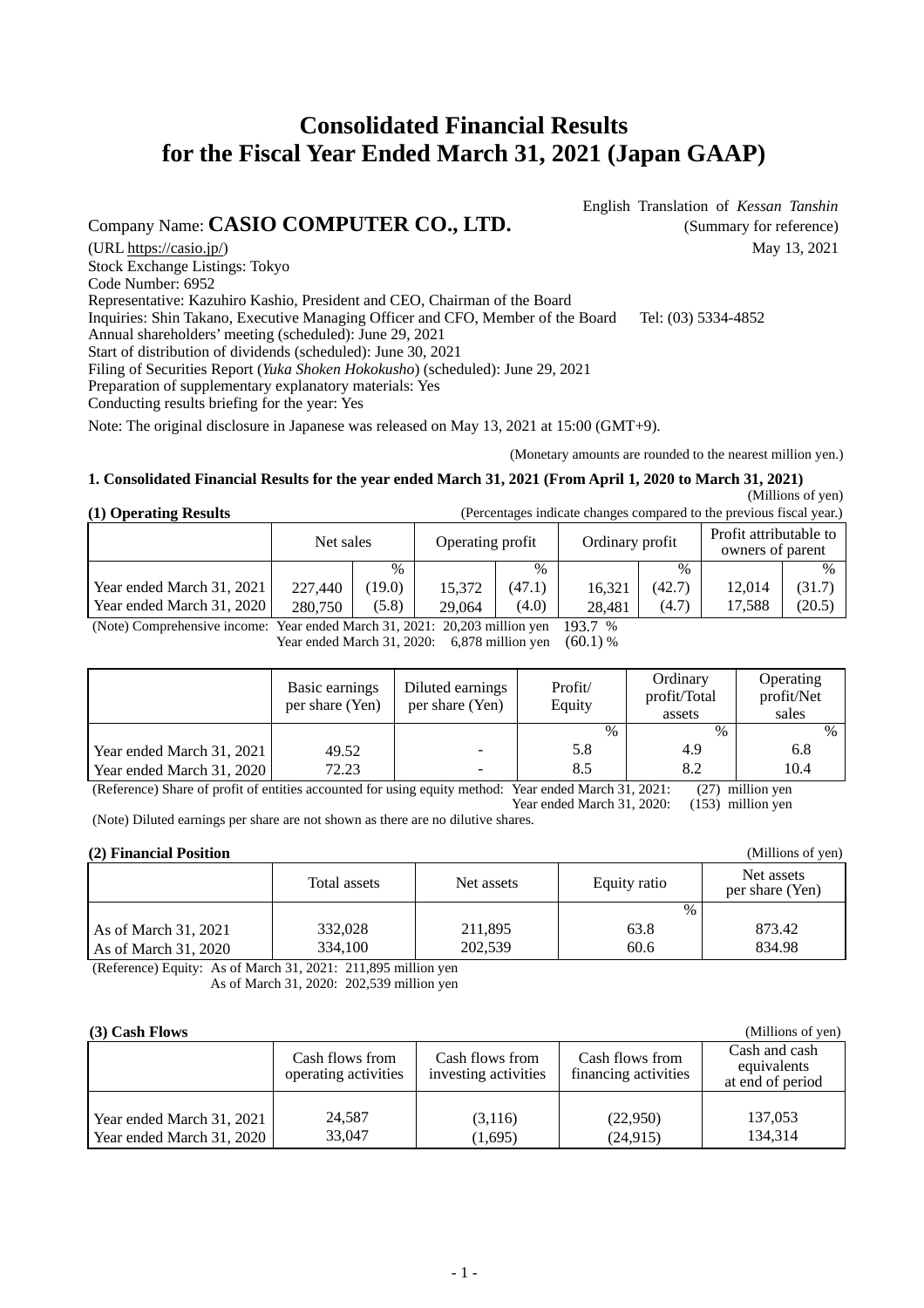## **2. Dividends**

|                            | Dividends per share (Yen) |                          |                |                          |       | Total<br>dividends           | Payout ratio   | Dividends/                   |
|----------------------------|---------------------------|--------------------------|----------------|--------------------------|-------|------------------------------|----------------|------------------------------|
|                            | June<br>30                | September<br>30          | December<br>31 | March<br>31              | Total | payment<br>(Millions of yen) | (Consolidated) | Net assets<br>(Consolidated) |
|                            |                           |                          |                |                          |       |                              | $\%$           | $\%$                         |
| Year ended March 31, 2020  |                           | 22.50                    | ۰              | 22.50                    | 45.00 | 10,916                       | 62.3           | 5.3                          |
| Year ended March 31, 2021  |                           | 22.50                    | -              | 22.50                    | 45.00 | 10.917                       | 90.9           | 5.3                          |
| Year ending March 31, 2022 |                           | $\overline{\phantom{0}}$ | -              | $\overline{\phantom{0}}$ | -     |                              |                |                              |
| (Forecast)                 |                           |                          |                |                          |       |                              |                |                              |

(Note) The dividends forecast for the fiscal year ending March 31, 2022 has yet to be determined.

#### **3. Consolidated Results Forecasts for Fiscal 2022 (From April 1, 2021 to March 31, 2022)**

(Millions of yen)

(Percentages indicate changes compared to the corresponding periods of the previous fiscal year.)

|                                  | Net sales          |              | Operating profit |               | Ordinary profit |              | Profit attributable to<br>owners of parent |              | Basic earnings<br>per share |
|----------------------------------|--------------------|--------------|------------------|---------------|-----------------|--------------|--------------------------------------------|--------------|-----------------------------|
|                                  |                    | $\%$         |                  | $\%$          |                 | $\%$         |                                            | $\%$         | Yen                         |
| <b>First Half</b><br>Fiscal 2022 | 125.000<br>265.000 | 20.4<br>16.5 | 0.000<br>26.500  | 137.4<br>72.4 | 9.000<br>24.500 | 97.0<br>50.1 | 6.000<br>17.000                            | 14.9<br>41.5 | 24.73<br>70.07              |

#### **Notes**

(1) Changes in significant subsidiaries (Changes in scope of consolidation): No

Newly included: -

Excluded: -

(2) Changes in accounting policies, changes in accounting estimates and retrospective restatements

(a) Changes in accounting policies due to revision of accounting standards: No

(b) Changes in accounting policies other than (a) above: No

(c) Changes in accounting estimates: No

(d) Retrospective restatements: No

(3) Number of shares outstanding (common shares)

| (a) Number of shares outstanding (including treasury shares): |                    |
|---------------------------------------------------------------|--------------------|
| As of March 31, 2021:                                         | 259,020,914 shares |
| As of March 31, 2020:                                         | 259,020,914 shares |
| (b) Number of treasury shares:                                |                    |
| As of March 31, 2021:                                         | 16,416,422 shares  |

As of March 31, 2020: 16,453,020 shares

(c) Average number of shares outstanding

Year ended March 31, 2021: 242,591,244 shares Year ended March 31, 2020: 243,489,797 shares

This report of consolidated financial results is outside the scope of audit of certified public accountants and audit corporations.

Proper Use of Business Results Forecasts and Other Notes

(Caution Concerning Forward-looking Statements)

<sup>1.</sup> The forward-looking statements contained in these materials, including business results forecasts, are based on information currently available to the company and on certain assumptions deemed to be reasonable, and are not intended to be construed as assurance that they will be accomplished in the future. Actual business results may differ substantially due to a number of factors. Please refer to (1) Analysis of Operating Results included in 1. Analysis of Operating Results and Financial Position on page 4 for the conditions that form the assumptions for business results and cautions concerning the use of business results forecasts.

<sup>2.</sup> The supplementary explanatory materials for the financial results are published on the company's official website on May 13, 2021.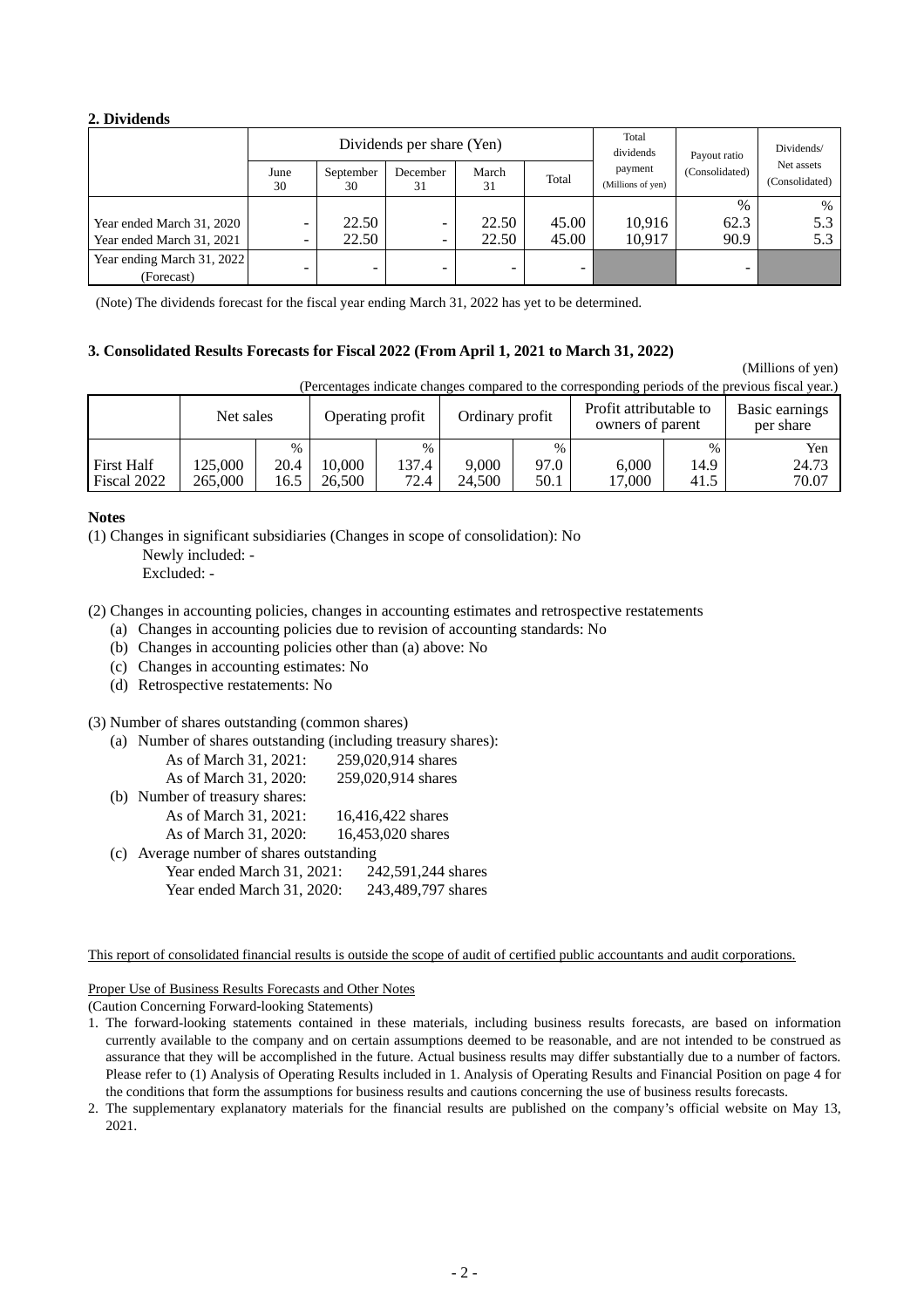# **ATTACHED MATERIALS**

| 1. |     |                                                                                                                                                                                                                                |  |
|----|-----|--------------------------------------------------------------------------------------------------------------------------------------------------------------------------------------------------------------------------------|--|
|    | (1) |                                                                                                                                                                                                                                |  |
|    | (2) | Analysis of Financial Position <b>Exercise Analysis</b> 5                                                                                                                                                                      |  |
|    | (3) |                                                                                                                                                                                                                                |  |
| 2. |     | Basic Concept on Selection of Accounting Standard <u>Election</u> 3 5                                                                                                                                                          |  |
| 3. |     | Consolidated Financial Statements and Notes <b>Exercise 2016</b> 6                                                                                                                                                             |  |
|    | (1) |                                                                                                                                                                                                                                |  |
|    | (2) |                                                                                                                                                                                                                                |  |
|    |     |                                                                                                                                                                                                                                |  |
|    |     |                                                                                                                                                                                                                                |  |
|    | (3) |                                                                                                                                                                                                                                |  |
|    | (4) |                                                                                                                                                                                                                                |  |
|    | (5) | Notes to Consolidated Financial Statements 2000 and 2000 and 2000 and 2000 and 2000 and 2000 and 2000 and 2000 and 2000 and 2000 and 2000 and 2000 and 2000 and 2000 and 2000 and 2000 and 2000 and 2000 and 2000 and 2000 and |  |
|    |     |                                                                                                                                                                                                                                |  |
|    |     | Segment Information                                                                                                                                                                                                            |  |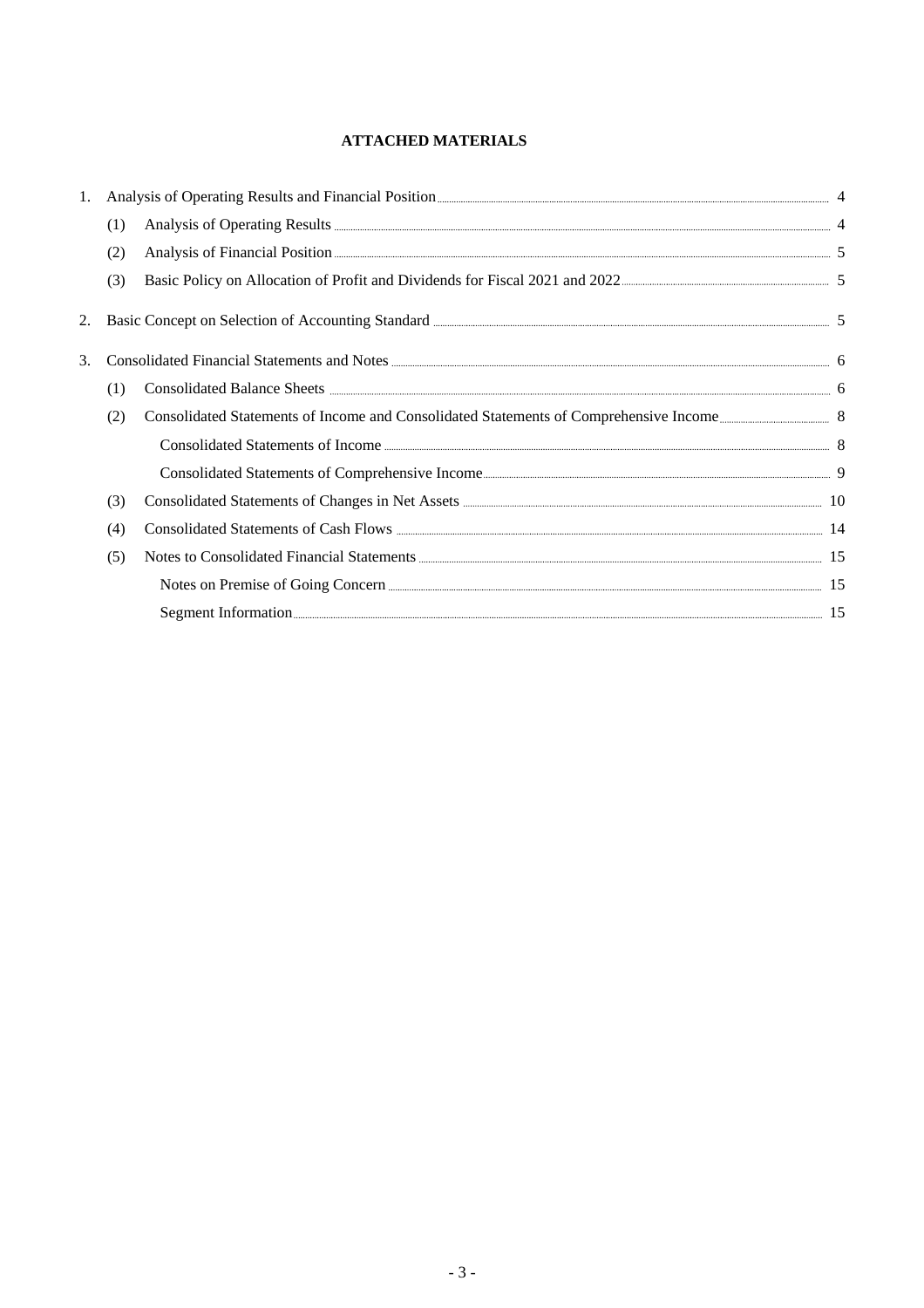# **1. Analysis of Operating Results and Financial Position**

## **(1) Analysis of Operating Results**

## **Operating Results for Fiscal 2021**

During fiscal 2021, the Japanese and overseas economies continued to face very challenging conditions due to the COVID-19 pandemic, which drove downturns primarily in personal consumption and corporate production activities. By region, the Chinese economy experienced a steady recovery and there was a trend of gradual recovery in the U.S, but restrictions on economic activities were prolonged in Japan, Europe, and emerging countries in Asia due to the impact of the renewed spread of infection, and the outlook remained uncertain.

In this situation, consolidated net sales for fiscal 2021 amounted to ¥227.4 billion. By segment, sales were ¥204.0 billion in the Consumer segment, ¥18.6 billion in the System Equipment segment, and ¥4.7 billion in the Others segment.

In the timepiece business, sales of G-SHOCK metal models remained strong, and sales of G-SQUAD, which is designed to support workouts, increased, mainly in Europe and the U.S. In the electronic musical instrument business, sales increased, including growing sales of the Slim & Smart piano models, which captured stay-at-home demand. Sales in the educational scientific calculator business declined, impacted by the closure of schools in some regions. In the electronic dictionary business, sales declined, impacted by restrained purchasing of models for school students, despite the trend of recovery in demand. Sales in the system equipment business decreased due to the decline in demand caused by the impact of the pandemic.

In profit for fiscal 2021, Casio posted an operating profit of ¥15.3 billion, allowing for a ¥8.5 billion loss in adjustment due to the impact of a decline in net sales. The Consumer segment posted ¥28.5 billion in operating profit, the System Equipment segment recorded a ¥4.8 billion operating loss, and the Others segment recorded ¥0.2 billion in operating profit.

In the timepiece business, high profitability was maintained with continued strong sales of highly profitable models. In the electronic musical instrument business, profitability improved, driven by the strong sales of Slim & Smart models as well as significant improvement in the profit structure due to the early completion of structural reform. However, the system equipment business recorded a loss amid ongoing structural reform targeting a complete shift from existing markets to the next-generation projection domain.

Casio posted ¥16.3 billion in ordinary profit and ¥12.0 billion in profit attributable to owners of parent. Earnings per share (EPS) was ¥49.52.

#### **Forecasts**

Casio expects market conditions to recover gradually as efforts are made to prevent the spread of COVID-19 and various government measures continue. However, the economic impact of COVID-19 is uncertain and unpredictable. Surrounded by a market environment that remains challenging, the Casio Group will strive to deliver sustainable growth by carrying out group-wide structural reform and rebuilding the management base, a process now underway in anticipation of a new era.

The main strategies for achieving this are as below.

- (a) In the timepiece business, Casio will enhance the profit structure by increasing the sales percentage of G-SHOCK watches, expanding loyal fans of the brand, and increasing the percentage of sales made via direct e-commerce, while further growing sales with a focus on emerging country markets where there is large growth potential.
- (b) In the education business, Casio will contribute to global education by providing products (software and hardware) to suit every educational environment. In the electronic musical instrument business, Casio will capture new users by making the "hobbyist/personal needs" market more prominent and strengthening specialized distribution to grow the business.
- (c) In new businesses, Casio will launch "Only 1" recurring businesses to meet the needs of the new era and achieve early commercialization and contribution to profit.
- (d) Leveraging the full-scale implementation of digital marketing via the CASIO Global Marketing System, which connects directly with users around the world, Casio will provide just-right products and services for individual users.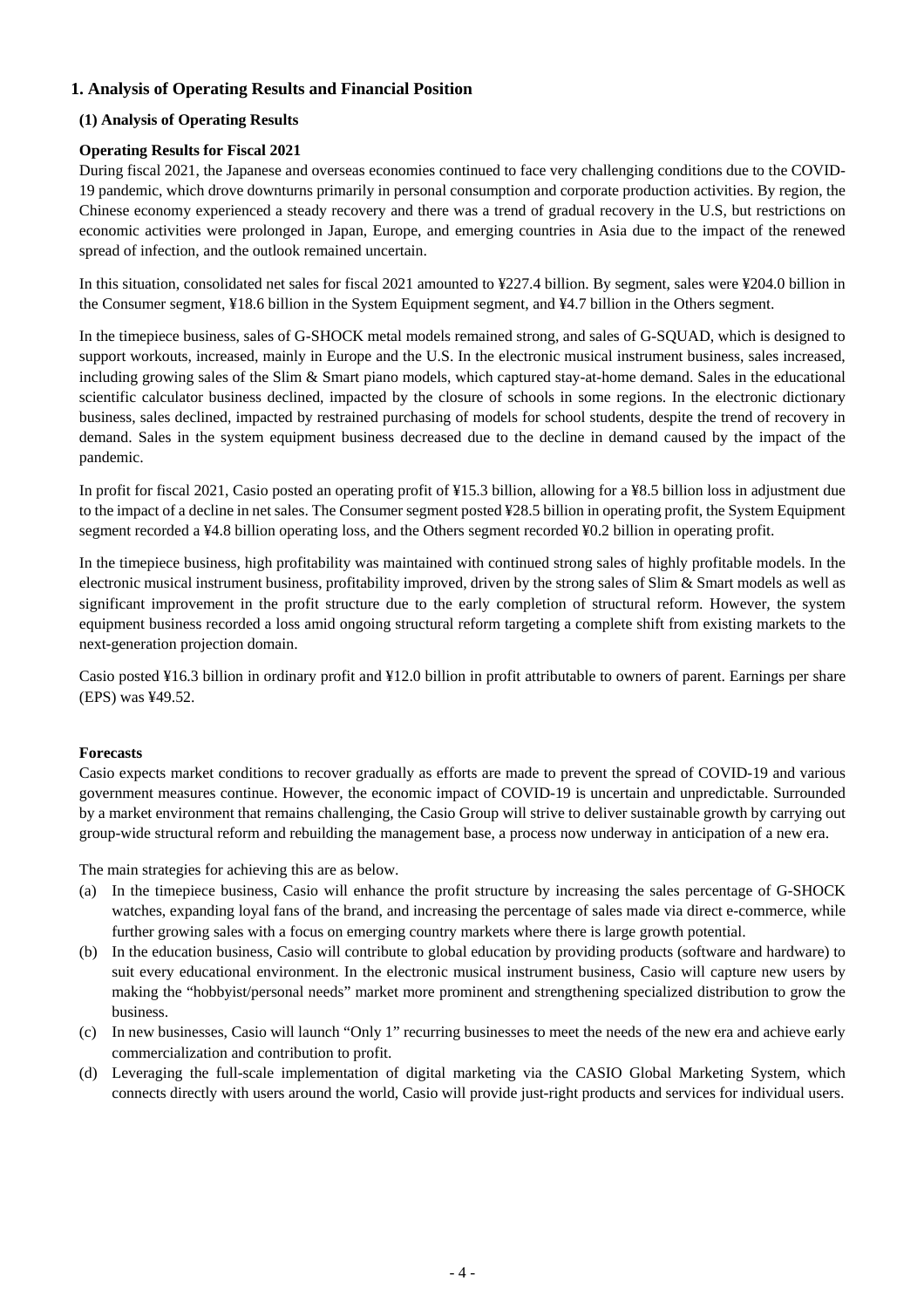Currently, the forecasts for fiscal 2022 are as follows.

| (Consolidated results forecasts)         |                                                            |
|------------------------------------------|------------------------------------------------------------|
| Net sales:                               | $\text{\textdegree}265.0$ billion (up 16.5% year-on-year)  |
| Operating profit:                        | $\text{\textsterling}26.5$ billion (up 72.4% year-on-year) |
| Ordinary profit:                         | $\text{\textsterling}24.5$ billion (up 50.1% year-on-year) |
| Profit attributable to owners of parent: | $\text{\textsterling}17.0$ billion (up 41.5% year-on-year) |

Exchange rates for fiscal 2022 are estimated at US\$  $1 = 4108$  and Euro  $1 = 4126$ .

#### **(2) Analysis of Financial Position**

Total assets at the end of fiscal 2021 stood at ¥332.0 billion, down ¥2.0 billion compared to the end of the previous fiscal year, mainly due to a decrease in notes and accounts receivable-trade and inventory assets. Net assets increased ¥9.3 billion to ¥211.8 billion compared to the end of the previous fiscal year. As a result, the equity ratio improved 3.2 points compared to the end of the previous fiscal year to 63.8%.

Net cash provided by operating activities was ¥24.5 billion, net cash used in investing activities was ¥3.1 billion, and net cash used in financing activities was ¥22.9 billion. As a result, consolidated cash and cash equivalents at the end of fiscal 2021 stood at ¥137.0 billion, ensuring adequate liquid funds.

Casio will continue to pursue effective management of its business assets, aiming to build a stable and strong stable financial structure.

#### **(3) Basic Policy on Allocation of Profit and Dividends for Fiscal 2021 and 2022**

Casio has positioned the maintenance and expansion of returns for all of its shareholders as an important management issue. The company's dividend policy is based on maintaining stable dividends, and Casio decides the allocation of profit by taking into account all factors such as profit levels, financial position, the dividend payout ratio, and future business expansion and forecasts.

Based on the policy outlined above, and taking business results into consideration, Casio planned a year-end dividend of ¥22.5 per share, which, when added to the interim dividend of ¥22.5 already paid, will yield an annual dividend of ¥45.0 per share in fiscal 2021.

## **2. Basic Concept on Selection of Accounting Standard**

Casio uses Japanese GAAP for the preparation of its consolidated financial statements in view of comparability for the period covered by the consolidated financial statements and inter-company comparability.

The Group's policy is to respond to the application of IFRS in an appropriate manner, taking into account a variety of circumstances inside and outside Japan.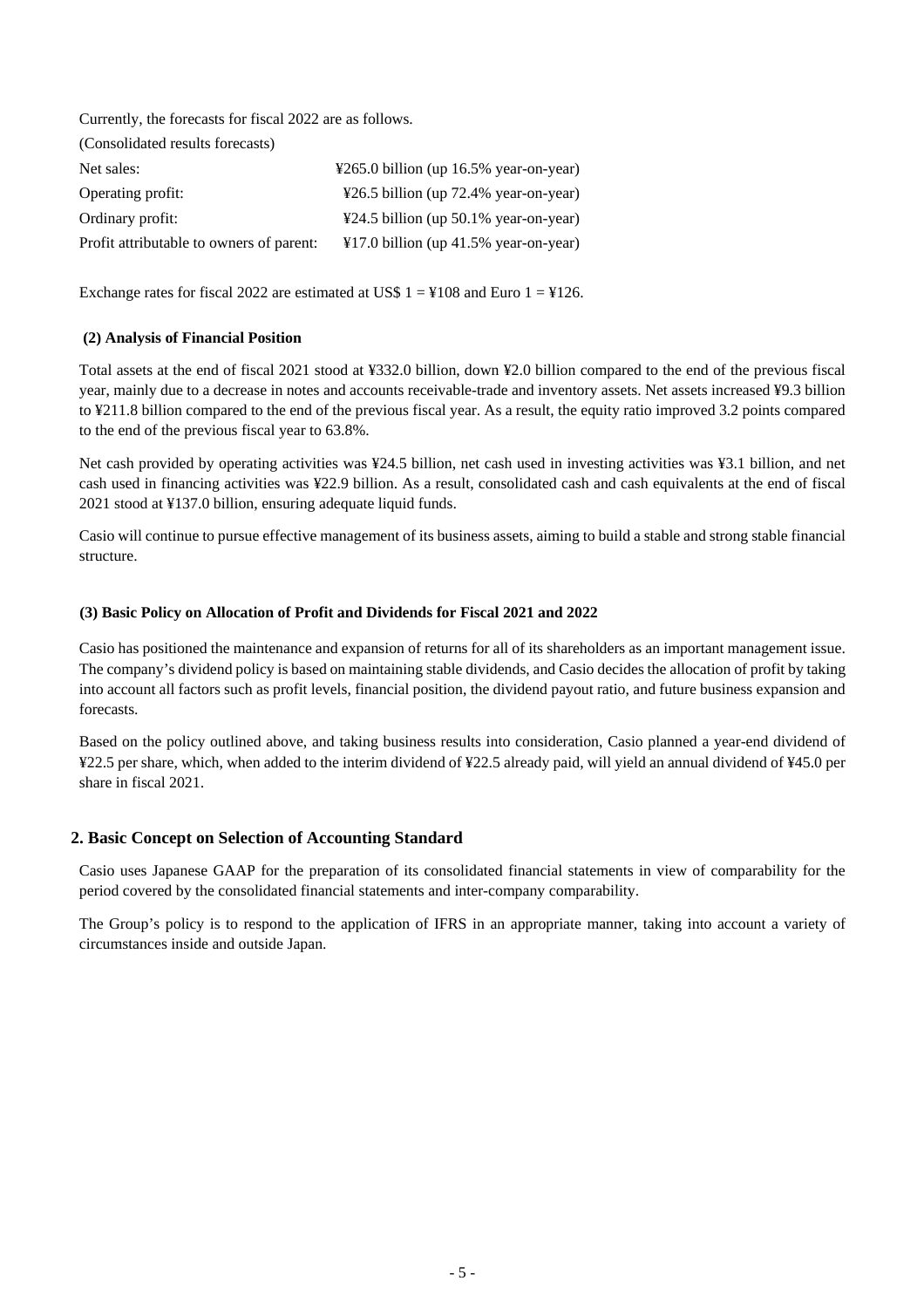# **3. Consolidated Financial Statements and Notes**

# **(1) Consolidated Balance Sheets**

|                                                   |                         | (Millions of yen)       |
|---------------------------------------------------|-------------------------|-------------------------|
|                                                   | As of<br>March 31, 2020 | As of<br>March 31, 2021 |
| <b>Assets</b>                                     |                         |                         |
| <b>Current assets</b>                             |                         |                         |
| Cash and deposits                                 | 71,696                  | 94,976                  |
| Notes and accounts receivable-trade               | 33,701                  | 29,873                  |
| Securities                                        | 48,000                  | 45,499                  |
| Finished goods                                    | 36,008                  | 35,999                  |
| Work in process                                   | 6,324                   | 5,331                   |
| Raw materials and supplies                        | 10,818                  | 8,071                   |
| Short-term loans receivable with resale agreement | 14,999                  |                         |
| Other                                             | 6,331                   | 5,112                   |
| Allowance for doubtful accounts                   | (491)                   | (598)                   |
| <b>Total current assets</b>                       | 227,386                 | 224,263                 |
| <b>Non-current assets</b>                         |                         |                         |
| Property, plant and equipment                     |                         |                         |
| Buildings and structures                          | 58,741                  | 57,639                  |
| Accumulated depreciation                          | (43, 357)               | (43, 031)               |
| Buildings and structures, net                     | 15,384                  | 14,608                  |
| Machinery, equipment and vehicles                 | 13,025                  | 13,809                  |
| Accumulated depreciation                          | (10, 663)               | (11, 466)               |
| Machinery, equipment and vehicles, net            | 2,362                   | 2,343                   |
| Tools, furniture and fixtures                     | 34,430                  | 34,662                  |
| Accumulated depreciation                          | (31, 340)               | (31, 826)               |
| Tools, furniture and fixtures, net                | 3,090                   | 2,836                   |
| Land                                              | 33,551                  | 33,002                  |
| Leased assets                                     | 6,825                   | 8,045                   |
| Accumulated depreciation                          | (2,370)                 | (4,037)                 |
| Leased assets, net                                | 4,455                   | 4,008                   |
| Construction in progress                          | 738                     | 253                     |
| Total property, plant and equipment               | 59,580                  | 57,050                  |
| Intangible assets                                 | 8,459                   | 8,663                   |
| Investments and other assets                      |                         |                         |
| Investment securities                             | 21,077                  | 19,661                  |
| Retirement benefit asset                          | 7,924                   | 15,179                  |
| Deferred tax assets                               | 7,452                   | 5,195                   |
| Other                                             | 2,285                   | 2,055                   |
| Allowance for doubtful accounts                   | (63)                    | (38)                    |
| Total investments and other assets                | 38,675                  | 42,052                  |
| <b>Total non-current assets</b>                   | 106,714                 | 107,765                 |
| <b>Total assets</b>                               | 334,100                 | 332,028                 |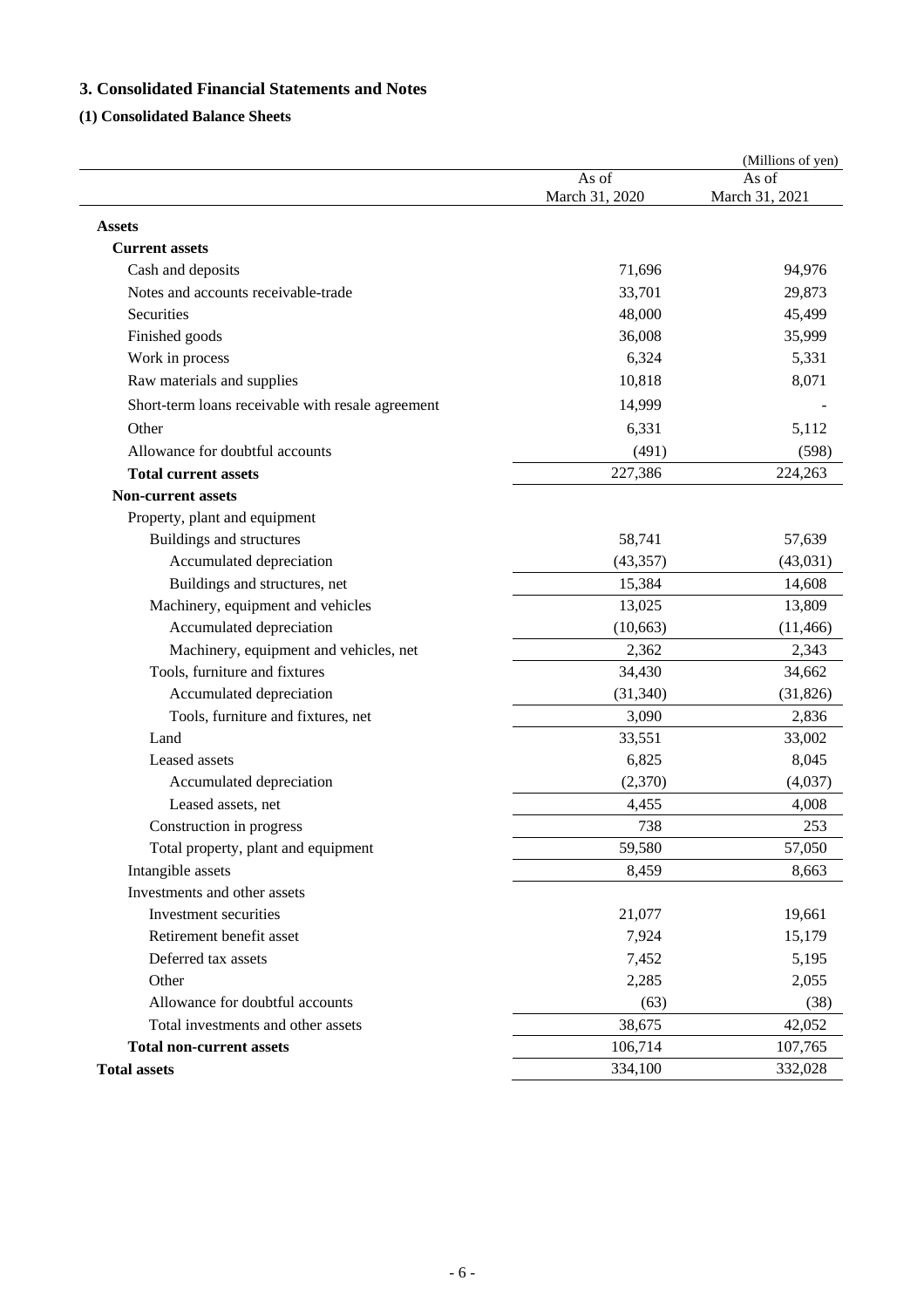|                                                       |                         | (Millions of yen)       |
|-------------------------------------------------------|-------------------------|-------------------------|
|                                                       | As of<br>March 31, 2020 | As of<br>March 31, 2021 |
| <b>Liabilities</b>                                    |                         |                         |
| <b>Current liabilities</b>                            |                         |                         |
| Notes and accounts payable-trade                      | 23,603                  | 20,920                  |
| Short-term borrowings                                 | 186                     | 153                     |
| Current portion of long-term borrowings               | 25,000                  | 3,634                   |
| Accounts payable-other                                | 14,626                  | 16,885                  |
| Accrued expenses                                      | 11,978                  | 11,973                  |
| Income taxes payable                                  | 1,454                   | 1,828                   |
| Provision for product warranties                      | 762                     | 740                     |
| Provision for business restructuring                  | 918                     | 1,342                   |
| Other                                                 | 8,541                   | 7,747                   |
| <b>Total current liabilities</b>                      | 87,068                  | 65,222                  |
| <b>Non-current liabilities</b>                        |                         |                         |
| Long-term borrowings                                  | 37,847                  | 49,500                  |
| Deferred tax liabilities                              | 1,290                   | 1,291                   |
| Provision for business restructuring                  | 860                     | 600                     |
| Retirement benefit liability                          | 1,105                   | 558                     |
| Other                                                 | 3,391                   | 2,962                   |
| <b>Total non-current liabilities</b>                  | 44,493                  | 54,911                  |
| <b>Total liabilities</b>                              | 131,561                 | 120,133                 |
| <b>Net assets</b>                                     |                         |                         |
| Shareholders' equity                                  |                         |                         |
| Share capital                                         | 48,592                  | 48,592                  |
| Capital surplus                                       | 65,042                  | 65,056                  |
| Retained earnings                                     | 118,347                 | 119,445                 |
| Treasury shares                                       | (24, 875)               | (24, 820)               |
| Total shareholders' equity                            | 207,106                 | 208,273                 |
| Accumulated other comprehensive income                |                         |                         |
| Valuation difference on available-for-sale securities | 4,455                   | 4,522                   |
| Foreign currency translation adjustment               | (7, 490)                | (3,577)                 |
| Remeasurements of defined benefit plans               | (1, 532)                | 2,677                   |
| Total accumulated other comprehensive income          | (4, 567)                | 3,622                   |
| <b>Total net assets</b>                               | 202,539                 | 211,895                 |
| <b>Total liabilities and net assets</b>               | 334,100                 | 332,028                 |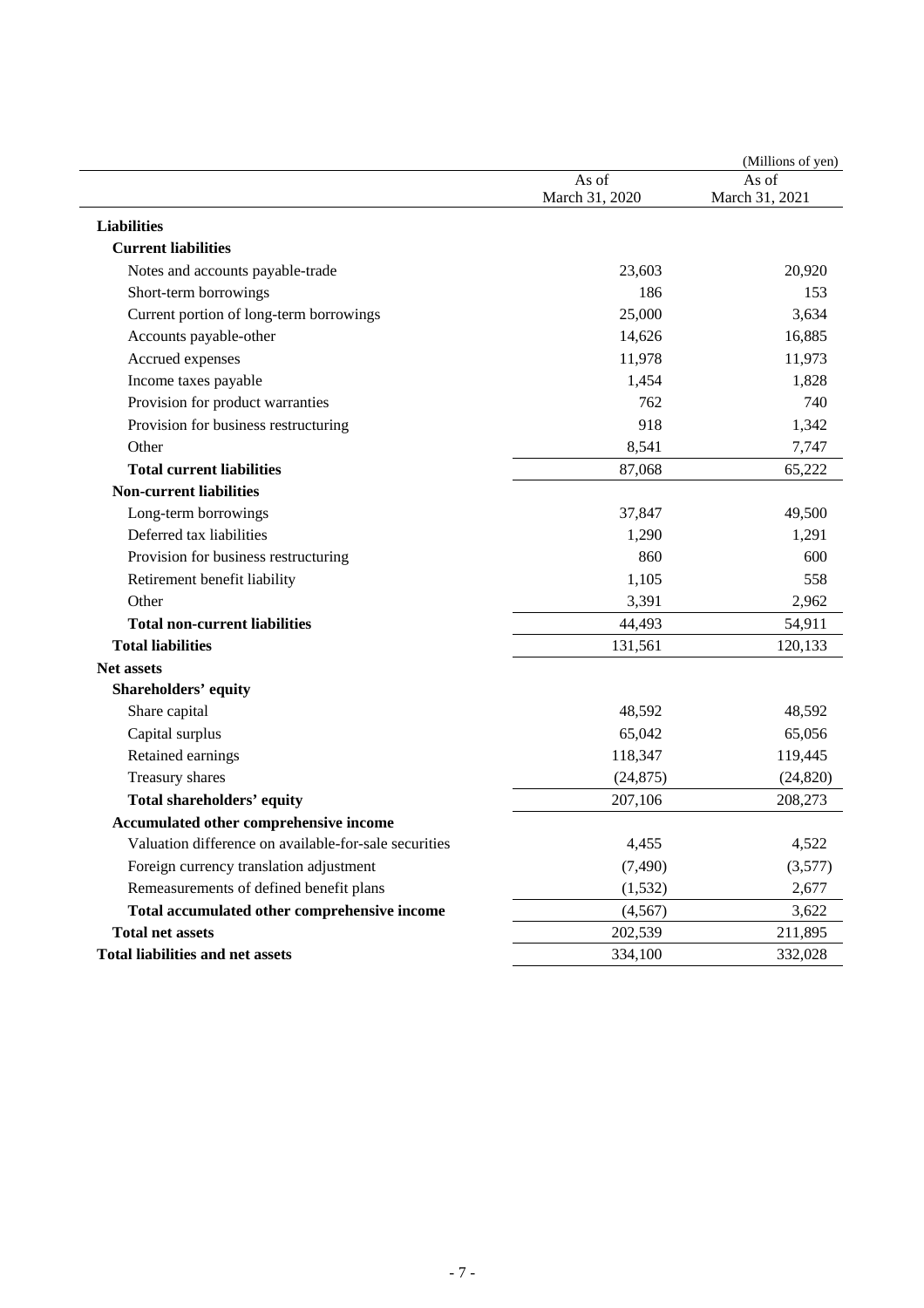# **(2) Consolidated Statements of Income and Consolidated Statements of Comprehensive Income**

**Consolidated Statements of Income** 

|                                              |                              | (Millions of yen)            |
|----------------------------------------------|------------------------------|------------------------------|
|                                              | Year ended<br>March 31, 2020 | Year ended<br>March 31, 2021 |
| <b>Net sales</b>                             | 280,750                      | 227,440                      |
| Cost of sales                                | 158,145                      | 129,279                      |
| Gross profit                                 | 122,605                      | 98,161                       |
| Selling, general and administrative expenses | 93,541                       | 82,789                       |
| <b>Operating profit</b>                      | 29,064                       | 15,372                       |
| Non-operating income                         |                              |                              |
| Interest income                              | 793                          | 348                          |
| Dividend income                              | 266                          | 196                          |
| Insurance claim income                       | 242                          |                              |
| Foreign exchange gains                       |                              | 615                          |
| Other                                        | 504                          | 369                          |
| Total non-operating income                   | 1,805                        | 1,528                        |
| Non-operating expenses                       |                              |                              |
| Interest expenses                            | 288                          | 233                          |
| Foreign exchange losses                      | 1,556                        |                              |
| Other                                        | 544                          | 346                          |
| Total non-operating expenses                 | 2,388                        | 579                          |
| <b>Ordinary profit</b>                       | 28,481                       | 16,321                       |
| Extraordinary income                         |                              |                              |
| Gain on sale of non-current assets           | 36                           | 4                            |
| Gain on sale of investment securities        | 3,196                        | 6,201                        |
| Total extraordinary income                   | 3,232                        | 6,205                        |
| <b>Extraordinary losses</b>                  |                              |                              |
| Loss on retirement of non-current assets     | 109                          | 53                           |
| <b>Impairment</b> losses                     |                              | 161                          |
| Business restructuring expenses              | 2,984                        | 3,213                        |
| Extra retirement payments                    | 274                          | 1,147                        |
| Loss on valuation of investment securities   |                              | 44                           |
| Loss on competition law                      | 505                          |                              |
| Special executive bonuses                    | 200                          |                              |
| Total extraordinary losses                   | 4,072                        | 4,618                        |
| Profit before income taxes                   | 27,641                       | 17,908                       |
| Income taxes-current                         | 6,005                        | 5,414                        |
| Income taxes-deferred                        | 4,048                        | 480                          |
| Total income taxes                           | 10,053                       | 5,894                        |
| <b>Profit</b>                                | 17,588                       | 12,014                       |
| Profit attributable to owners of parent      | 17,588                       | 12,014                       |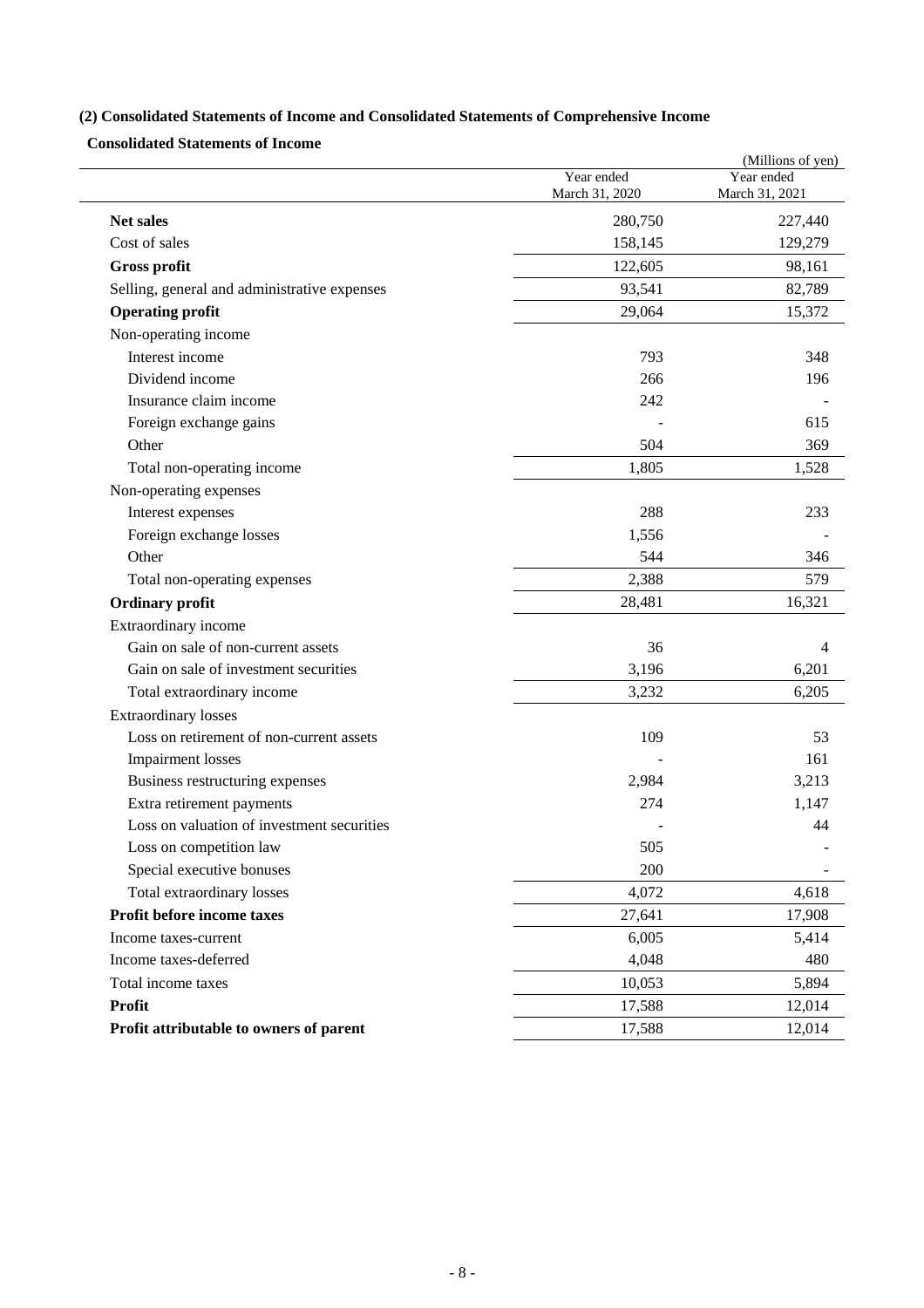# **Consolidated Statements of Comprehensive Income**

| Consolidated Statements of Complements of Income                                     |                |                   |
|--------------------------------------------------------------------------------------|----------------|-------------------|
|                                                                                      |                | (Millions of yen) |
|                                                                                      | Year ended     | Year ended        |
|                                                                                      | March 31, 2020 | March 31, 2021    |
| <b>Profit</b>                                                                        | 17,588         | 12,014            |
| Other comprehensive income                                                           |                |                   |
| Valuation difference on available-for-sale securities                                | (3,791)        | 67                |
| Foreign currency translation adjustment                                              | (3,312)        | 3,913             |
| Remeasurements of defined benefit plans, net of tax                                  | (3,607)        | 4,209             |
| Share of other comprehensive income of entities<br>accounted for using equity method | (0)            |                   |
| Total other comprehensive income                                                     | (10,710)       | 8,189             |
| <b>Comprehensive income</b>                                                          | 6,878          | 20,203            |
| Comprehensive income attributable to                                                 |                |                   |
| Comprehensive income attributable to owners of parent                                | 6,878          | 20,203            |
| Comprehensive income attributable to non-controlling<br>interests                    |                |                   |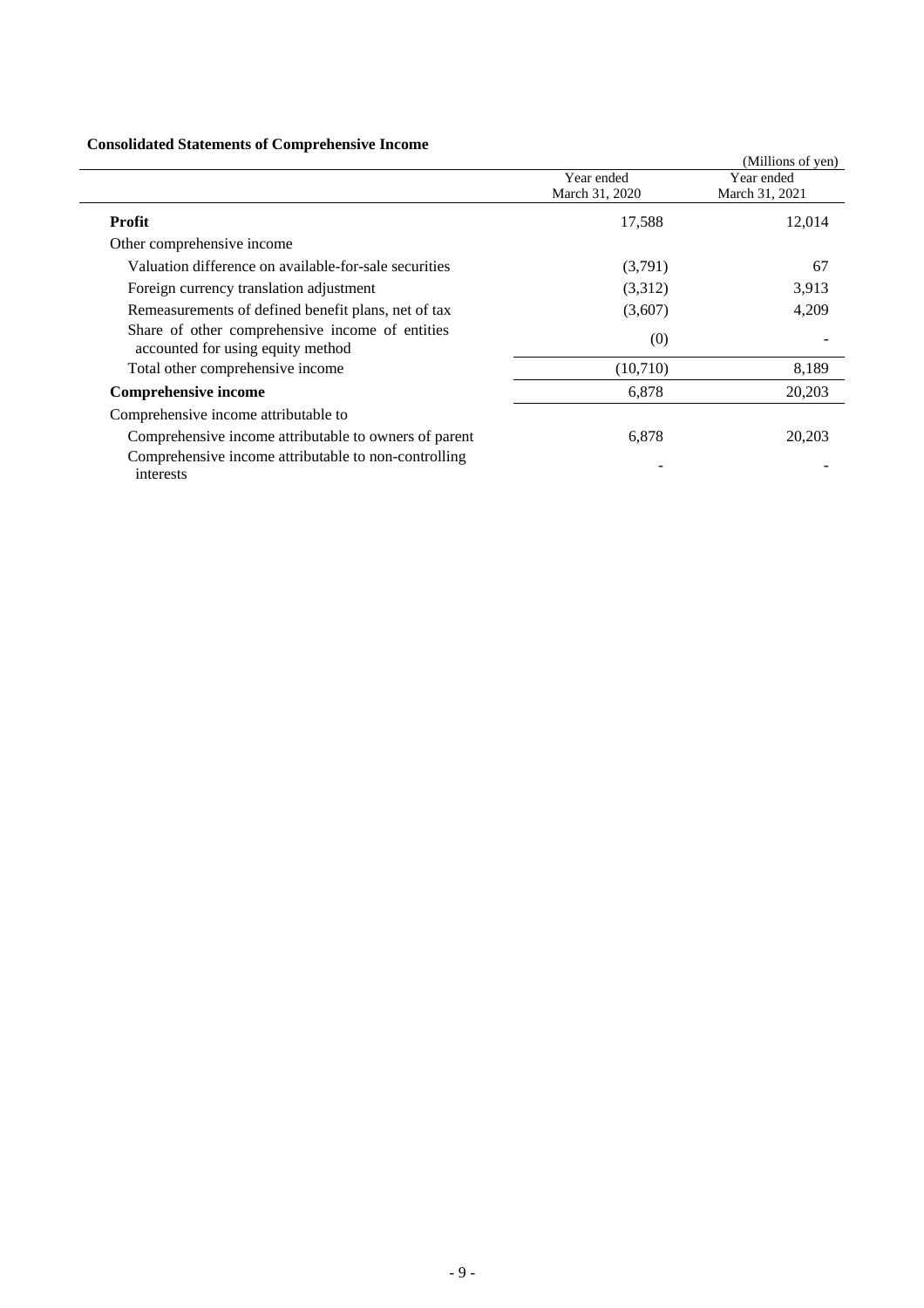# **(3) Consolidated Statements of Changes in Net Assets**

|                                                                           | Shareholders' equity |                 |                   |                 |                               |  |
|---------------------------------------------------------------------------|----------------------|-----------------|-------------------|-----------------|-------------------------------|--|
|                                                                           | Share capital        | Capital surplus | Retained earnings | Treasury shares | Total shareholders'<br>equity |  |
| Balance at beginning of<br>period                                         | 48,592               | 65,058          | 111,757           | (19,956)        | 205,451                       |  |
| Cumulative effects<br>of changes in<br>accounting policies                |                      |                 | (55)              |                 | (55)                          |  |
| <b>Restated balance</b>                                                   | 48,592               | 65,058          | 111,702           | (19,956)        | 205,396                       |  |
| Changes during period                                                     |                      |                 |                   |                 |                               |  |
| Dividends of surplus                                                      |                      |                 | (11,616)          |                 | (11,616)                      |  |
| Profit attributable<br>to owners of parent                                |                      |                 | 17,588            |                 | 17,588                        |  |
| Purchase of<br>treasury shares                                            |                      |                 |                   | (5,010)         | (5,010)                       |  |
| Disposal of<br>treasury shares                                            |                      | (16)            |                   | 91              | 75                            |  |
| Effect of changes in<br>accounting period of<br>consolidated subsidiaries |                      |                 | 673               |                 | 673                           |  |
| Net changes in<br>items other than<br>shareholders' equity                |                      |                 |                   |                 |                               |  |
| Total changes<br>during period                                            | ÷,                   | (16)            | 6,645             | (4,919)         | 1,710                         |  |
| Balance at end of<br>period                                               | 48,592               | 65,042          | 118,347           | (24, 875)       | 207,106                       |  |

Year ended March 31, 2020 (Millions of yen)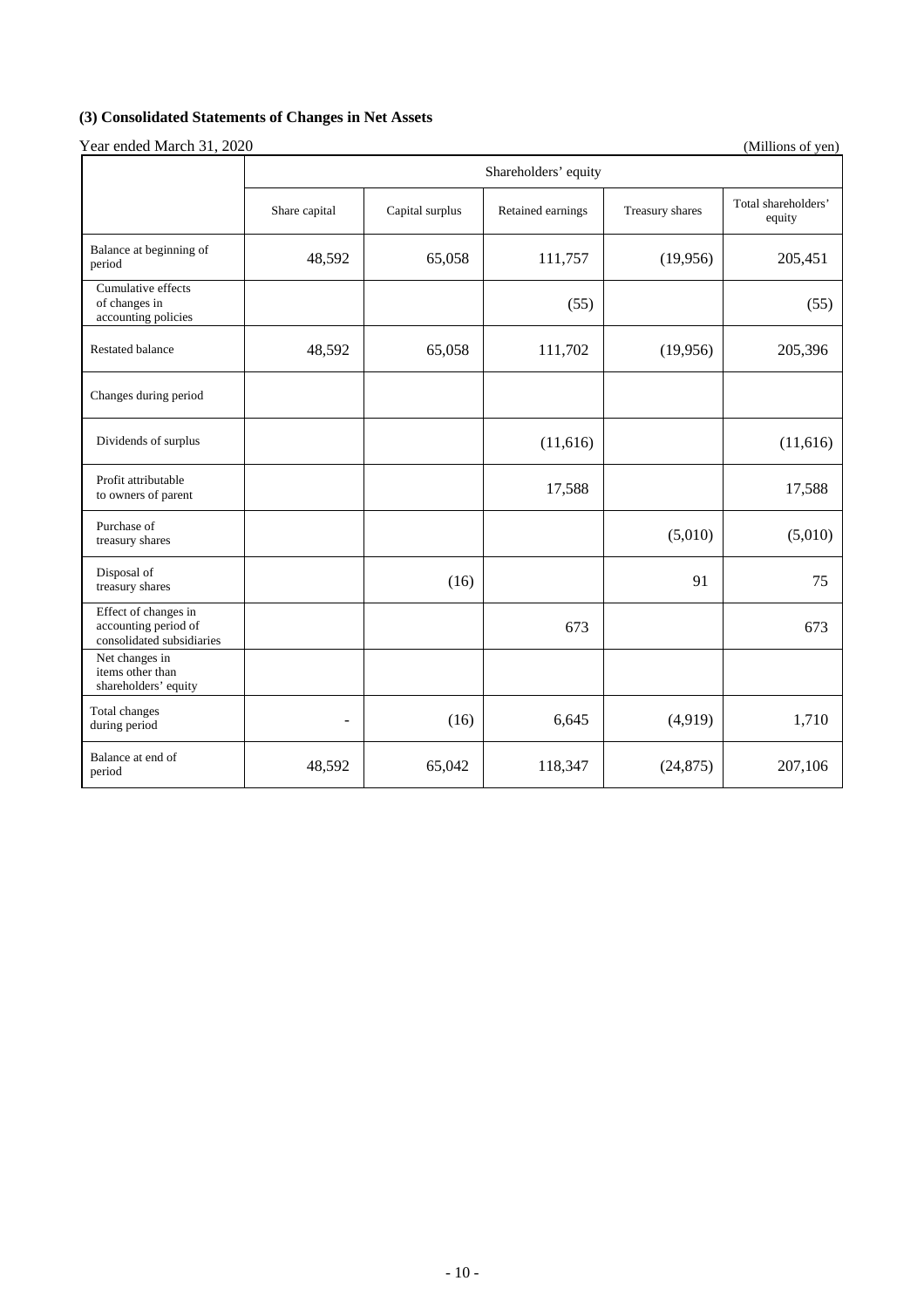| Year ended March 31, 2020                                                 |                                                              |                                               |                                            |                                                    | (Millions of yen)   |
|---------------------------------------------------------------------------|--------------------------------------------------------------|-----------------------------------------------|--------------------------------------------|----------------------------------------------------|---------------------|
|                                                                           | Accumulated other comprehensive income                       |                                               |                                            |                                                    |                     |
|                                                                           | Valuation difference<br>on available-for-<br>sale securities | Foreign currency<br>translation<br>adjustment | Remeasurements of<br>defined benefit plans | Total accumulated<br>other comprehensive<br>income | Total<br>net assets |
| Balance at beginning of<br>period                                         | 8,246                                                        | (4,178)                                       | 2,075                                      | 6,143                                              | 211,594             |
| Cumulative effects<br>of changes in<br>accounting policies                |                                                              |                                               |                                            |                                                    | (55)                |
| <b>Restated balance</b>                                                   | 8,246                                                        | (4,178)                                       | 2,075                                      | 6,143                                              | 211,539             |
| Changes during period                                                     |                                                              |                                               |                                            |                                                    |                     |
| Dividends of surplus                                                      |                                                              |                                               |                                            |                                                    | (11,616)            |
| Profit attributable<br>to owners of parent                                |                                                              |                                               |                                            |                                                    | 17,588              |
| Purchase of<br>treasury shares                                            |                                                              |                                               |                                            |                                                    | (5,010)             |
| Disposal of<br>treasury shares                                            |                                                              |                                               |                                            |                                                    | 75                  |
| Effect of changes in<br>accounting period of<br>consolidated subsidiaries |                                                              |                                               |                                            |                                                    | 673                 |
| Net changes in<br>items other than<br>shareholders' equity                | (3,791)                                                      | (3,312)                                       | (3,607)                                    | (10,710)                                           | (10,710)            |
| Total changes<br>during period                                            | (3,791)                                                      | (3,312)                                       | (3,607)                                    | (10,710)                                           | (9,000)             |
| Balance at end of<br>period                                               | 4,455                                                        | (7, 490)                                      | (1,532)                                    | (4, 567)                                           | 202,539             |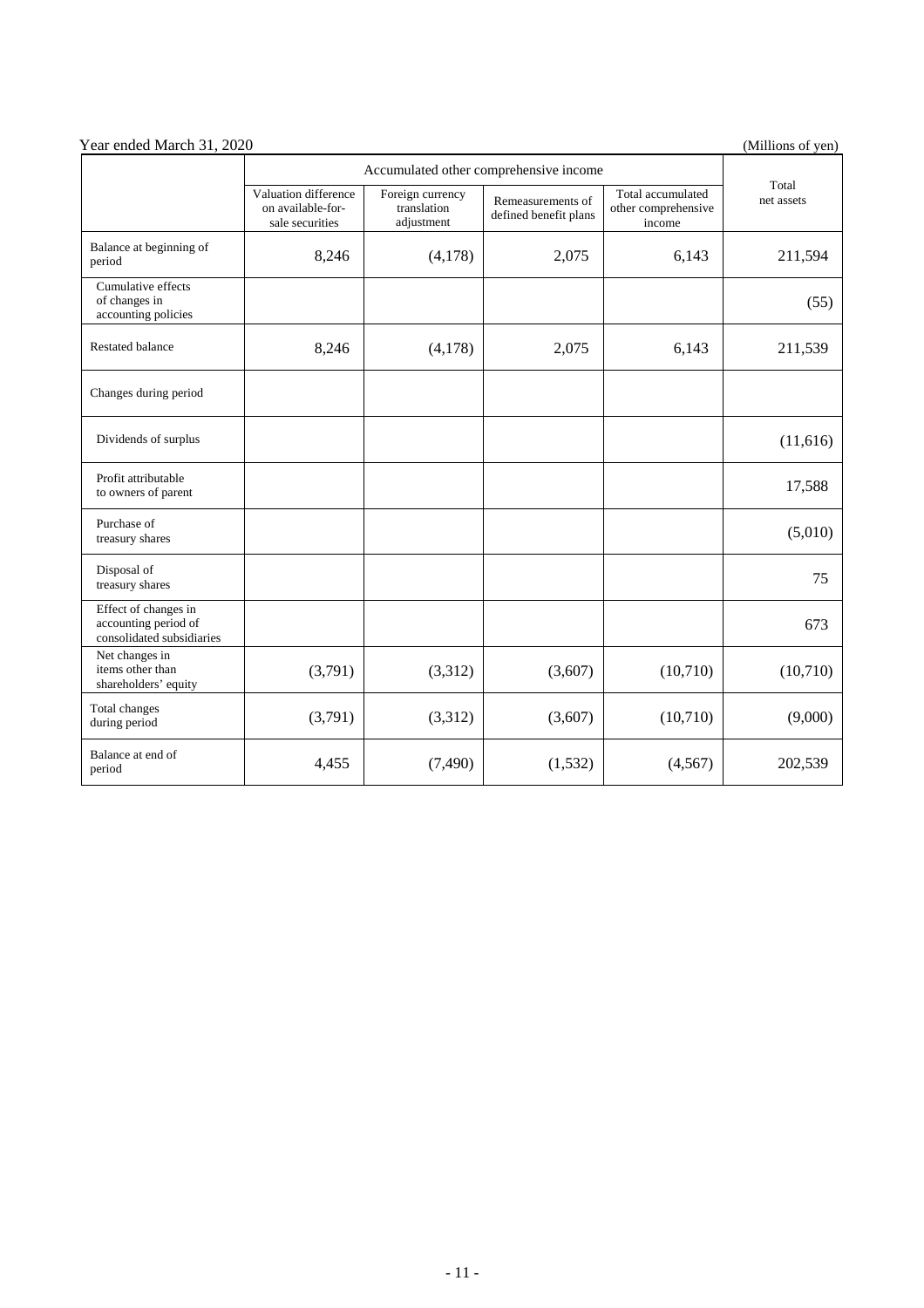| Year ended March 31, 2021 | (Millions of yen) |
|---------------------------|-------------------|

|                                                                           | Shareholders' equity |                 |                   |                 |                               |  |
|---------------------------------------------------------------------------|----------------------|-----------------|-------------------|-----------------|-------------------------------|--|
|                                                                           | Share capital        | Capital surplus | Retained earnings | Treasury shares | Total shareholders'<br>equity |  |
| Balance at beginning of<br>period                                         | 48,592               | 65,042          | 118,347           | (24, 875)       | 207,106                       |  |
| Cumulative effects<br>of changes in<br>accounting policies                |                      |                 |                   |                 |                               |  |
| <b>Restated balance</b>                                                   | 48,592               | 65,042          | 118,347           | (24, 875)       | 207,106                       |  |
| Changes during period                                                     |                      |                 |                   |                 |                               |  |
| Dividends of surplus                                                      |                      |                 | (10, 916)         |                 | (10, 916)                     |  |
| Profit attributable<br>to owners of parent                                |                      |                 | 12,014            |                 | 12,014                        |  |
| Purchase of<br>treasury shares                                            |                      |                 |                   | (5)             | (5)                           |  |
| Disposal of<br>treasury shares                                            |                      | 14              |                   | 60              | 74                            |  |
| Effect of changes in<br>accounting period of<br>consolidated subsidiaries |                      |                 |                   |                 |                               |  |
| Net changes in<br>items other than<br>shareholders' equity                |                      |                 |                   |                 |                               |  |
| Total changes<br>during period                                            | $\overline{a}$       | 14              | 1,098             | 55              | 1,167                         |  |
| Balance at end of<br>period                                               | 48,592               | 65,056          | 119,445           | (24, 820)       | 208,273                       |  |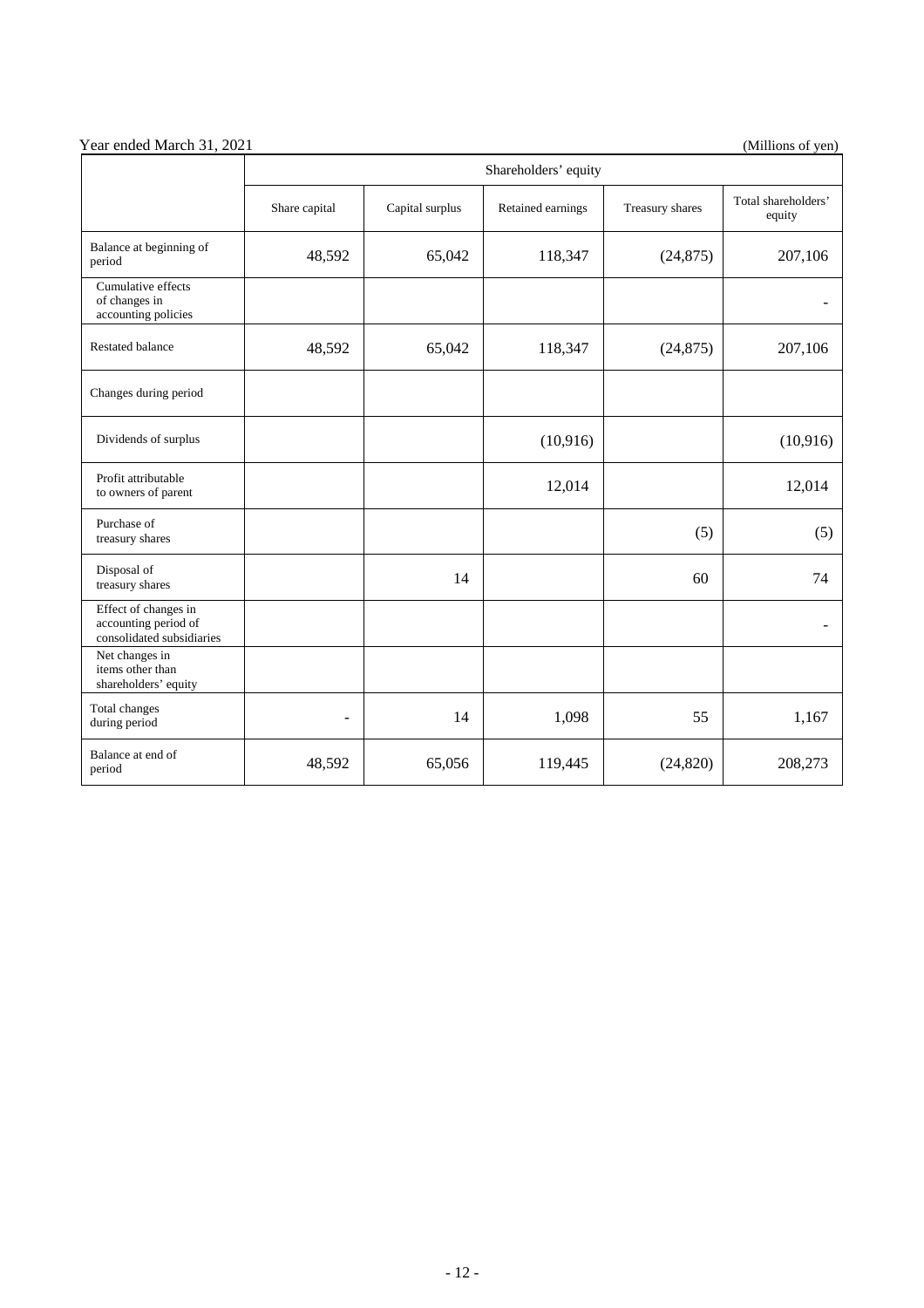| Year ended March 31, 2021                                                 |                                                              |                                                                                             |         |                                                    | (Millions of yen)   |
|---------------------------------------------------------------------------|--------------------------------------------------------------|---------------------------------------------------------------------------------------------|---------|----------------------------------------------------|---------------------|
|                                                                           | Accumulated other comprehensive income                       |                                                                                             |         |                                                    |                     |
|                                                                           | Valuation difference<br>on available-for-<br>sale securities | Foreign currency<br>Remeasurements of<br>translation<br>defined benefit plans<br>adjustment |         | Total accumulated<br>other comprehensive<br>income | Total<br>net assets |
| Balance at beginning of<br>period                                         | 4,455                                                        | (7,490)                                                                                     | (1,532) | (4,567)                                            | 202,539             |
| Cumulative effects<br>of changes in<br>accounting policies                |                                                              |                                                                                             |         |                                                    |                     |
| <b>Restated balance</b>                                                   | 4,455                                                        | (7,490)                                                                                     | (1,532) | (4,567)                                            | 202,539             |
| Changes during period                                                     |                                                              |                                                                                             |         |                                                    |                     |
| Dividends of surplus                                                      |                                                              |                                                                                             |         |                                                    | (10, 916)           |
| Profit attributable<br>to owners of parent                                |                                                              |                                                                                             |         |                                                    | 12,014              |
| Purchase of<br>treasury shares                                            |                                                              |                                                                                             |         |                                                    | (5)                 |
| Disposal of<br>treasury shares                                            |                                                              |                                                                                             |         |                                                    | 74                  |
| Effect of changes in<br>accounting period of<br>consolidated subsidiaries |                                                              |                                                                                             |         |                                                    |                     |
| Net changes in<br>items other than<br>shareholders' equity                | 67                                                           | 3,913                                                                                       | 4,209   | 8,189                                              | 8,189               |
| Total changes<br>during period                                            | 67                                                           | 3,913                                                                                       | 4,209   | 8,189                                              | 9,356               |
| Balance at end of<br>period                                               | 4,522                                                        | (3,577)                                                                                     | 2,677   | 3,622                                              | 211,895             |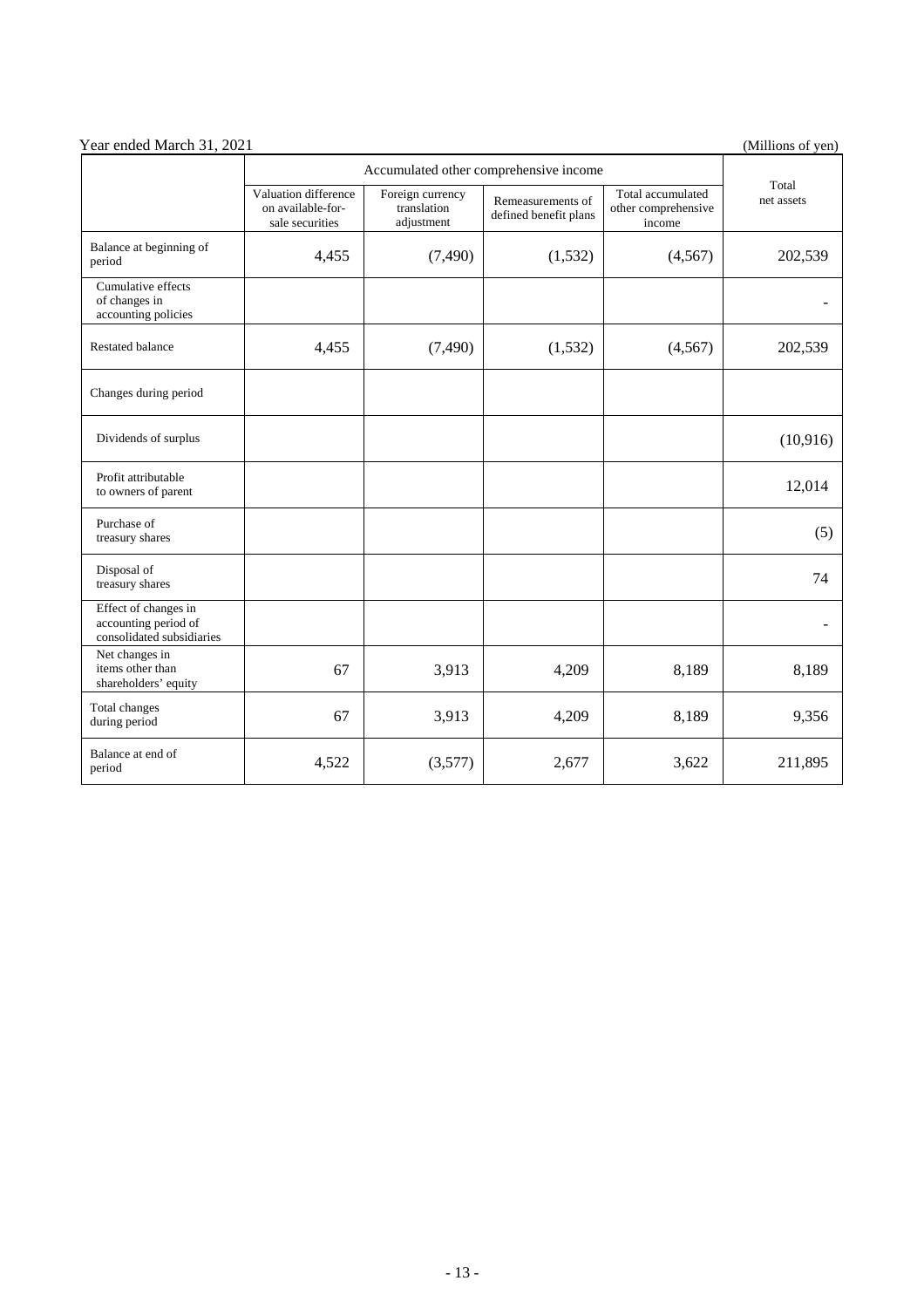# **(4) Consolidated Statements of Cash Flows**

|                                                                                                                              | Year ended     | (Millions of yen)<br>Year ended |
|------------------------------------------------------------------------------------------------------------------------------|----------------|---------------------------------|
|                                                                                                                              | March 31, 2020 | March 31, 2021                  |
| <b>Cash flows from operating activities</b>                                                                                  |                |                                 |
| Profit before income taxes                                                                                                   | 27,641         | 17,908                          |
| Depreciation                                                                                                                 | 11,767         | 11,076                          |
| <b>Impairment</b> losses                                                                                                     |                | 161                             |
| Loss (gain) on sale and retirement of non-current assets                                                                     | 73             | 49                              |
| Loss (gain) on sale of investment securities                                                                                 | (3,196)        | (6,201)                         |
| Loss (gain) on valuation of investment securities                                                                            |                | 44                              |
| Increase (decrease) in retirement benefit liability                                                                          | 555            | (571)                           |
| Interest and dividend income                                                                                                 | (1,059)        | (544)                           |
| Interest expenses                                                                                                            | 288            | 233                             |
| Foreign exchange losses (gains)                                                                                              | (1,212)        | (951)                           |
| Share of loss (profit) of entities accounted for using equity method                                                         | 153            | 27                              |
| Decrease (increase) in trade receivables                                                                                     | 9,511          | 4,792                           |
| Decrease (increase) in inventories                                                                                           | (1,211)        | 5,587                           |
| Increase (decrease) in trade payables                                                                                        | (751)          | (3,042)                         |
| Decrease/increase in consumption taxes receivable/payable                                                                    | (551)          | 164                             |
| Other, net                                                                                                                   | (277)          | 392                             |
| Subtotal                                                                                                                     | 41,731         | 29,124                          |
| Interest and dividends received                                                                                              | 1,096          | 599                             |
| Interest paid                                                                                                                | (286)          | (233)                           |
| Extra retirement payments                                                                                                    | (2,601)        | (274)                           |
| Income taxes paid                                                                                                            | (6,893)        | (4,629)                         |
| Net cash provided by (used in) operating activities                                                                          | 33,047         | 24,587                          |
| <b>Cash flows from investing activities</b>                                                                                  |                |                                 |
| Payments into time deposits                                                                                                  | (388)          | (374)                           |
| Proceeds from withdrawal of time deposits                                                                                    | 398            | 362                             |
| Purchase of property, plant and equipment                                                                                    | (5,122)        | (3,620)                         |
| Proceeds from sale of property, plant and equipment                                                                          | 75             | 553                             |
| Purchase of intangible assets                                                                                                | (4,760)        | (4,706)                         |
| Purchase of investment securities                                                                                            | (8)            | (6,007)                         |
| Proceeds from sale and redemption of investment securities                                                                   | 5,749          | 10,648                          |
| Proceeds from the liquidation of subsidiaries and associates                                                                 | 2,304          |                                 |
| Other, net                                                                                                                   | 57             | 28                              |
| Net cash provided by (used in) investing activities                                                                          | (1,695)        | (3, 116)                        |
| <b>Cash flows from financing activities</b>                                                                                  |                |                                 |
| Net increase (decrease) in short-term borrowings                                                                             | (46)           | (33)                            |
| Proceeds from long-term borrowings                                                                                           | 4,000          | 15,000                          |
| Repayments of long-term borrowings                                                                                           |                | (25,000)                        |
| Redemption of bonds                                                                                                          | (10,000)       |                                 |
| Purchase of treasury shares                                                                                                  | (5,011)        | (7)                             |
| Proceeds from sale of treasury shares                                                                                        | $\mathbf{0}$   |                                 |
| Repayments of lease obligations                                                                                              | (2,242)        | (1,994)                         |
| Dividends paid                                                                                                               |                |                                 |
|                                                                                                                              | (11,616)       | (10, 916)                       |
| Net cash provided by (used in) financing activities                                                                          | (24, 915)      | (22,950)                        |
| Effect of exchange rate change on cash and cash equivalents                                                                  | (1, 474)       | 4,218                           |
| Net increase (decrease) in cash and cash equivalents                                                                         | 4,963          | 2,739                           |
| Cash and cash equivalents at beginning of period                                                                             | 132,208        | 134,314                         |
| Increase (decrease) in cash and cash equivalents resulting from<br>changes in accounting period of consolidated subsidiaries | (2,857)        |                                 |
| Cash and cash equivalents at end of period                                                                                   | 134,314        | 137,053                         |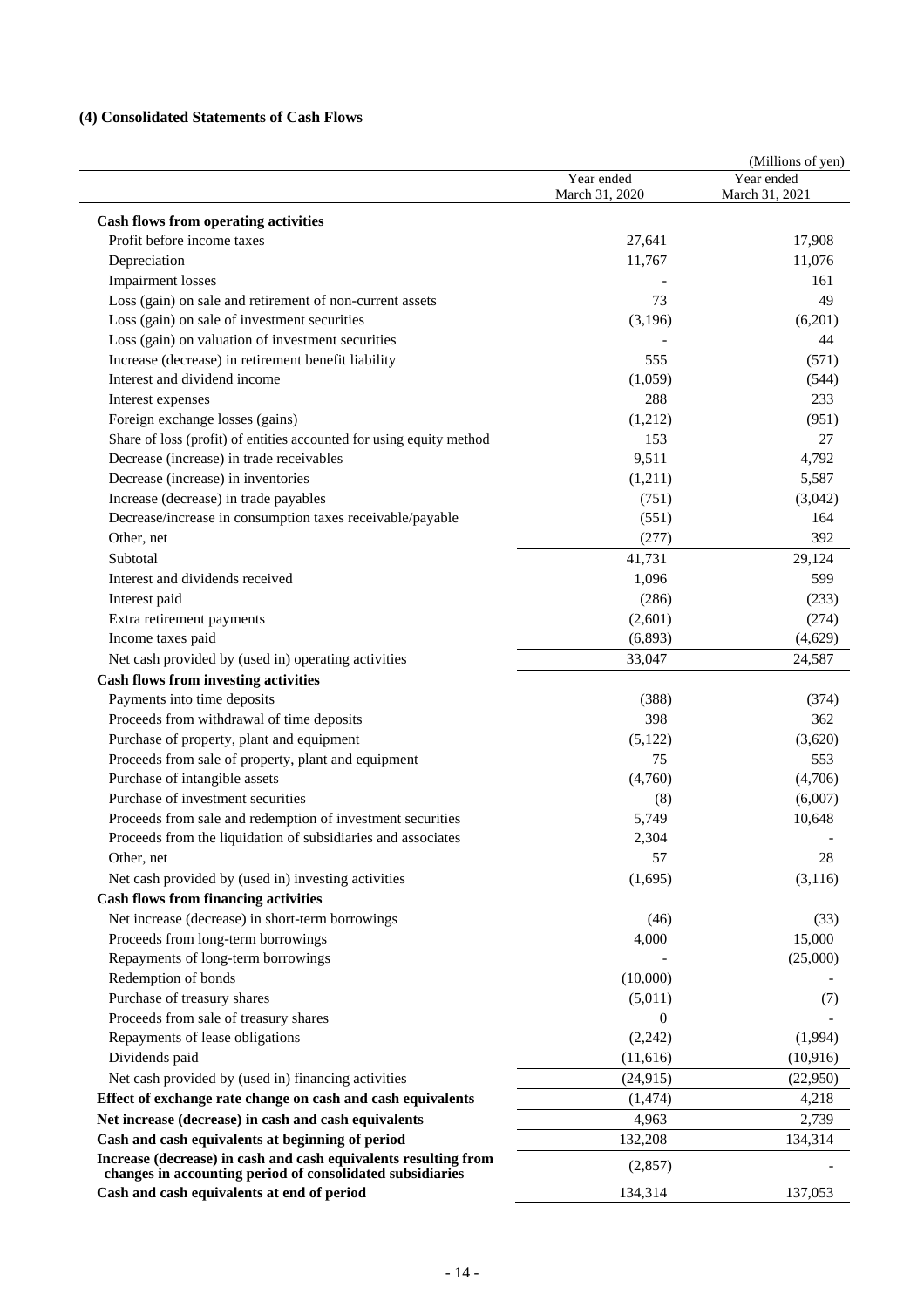#### **(5) Notes to Consolidated Financial Statements**

#### **Notes on Premise of Going Concern**

Not applicable.

#### **Segment Information**

#### 1. Overview of Reportable Segments

The company's reportable segments consist of the company's constituent units for which separate financial information is available and which are subject to periodic examination in order for the board of directors to determine the allocation of management resources and evaluate financial results.

The company has designated three areas of segment reporting, which are the "Consumer," "System Equipment," and "Others" segments, based on the type of products and services, and the market and consumer categories. The categories of the main products and services belonging to each reportable segment are as follows.

Consumer ············· Watches, Clocks, Electronic dictionaries, Electronic calculators, Label printers,

Electronic musical instruments, etc.

System Equipment ··· Handheld terminals, Electronic cash registers, Management support systems, Data projectors, etc.

Others ························ Formed parts, Molds, etc.

# 2. Information on Net Sales, Profit or Loss, Assets and Others for Each Reportable Segment

Year ended March 31, 2020 (Millions of yen)

|                                                                    |          | Reportable segments |        |         |                         | Amounts on<br>consolidated<br>financial<br>statements<br>(Note 2) |
|--------------------------------------------------------------------|----------|---------------------|--------|---------|-------------------------|-------------------------------------------------------------------|
|                                                                    | Consumer | System<br>Equipment | Others | Total   | Adjustments<br>(Note 1) |                                                                   |
| Net sales                                                          |          |                     |        |         |                         |                                                                   |
| (1) External customers                                             | 245,059  | 30,110              | 5,581  | 280,750 |                         | 280,750                                                           |
| (2) Intersegment                                                   |          | 65                  | 5,948  | 6,014   | (6,014)                 |                                                                   |
| Total                                                              | 245,060  | 30,175              | 11,529 | 286,764 | (6,014)                 | 280,750                                                           |
| Segment profit (loss)                                              | 39,025   | (2,702)             | 337    | 36,660  | (7,596)                 | 29,064                                                            |
| Segment assets                                                     | 179,041  | 30,686              | 14,963 | 224,690 | 109,410                 | 334,100                                                           |
| <b>Others</b>                                                      |          |                     |        |         |                         |                                                                   |
| Depreciation                                                       | 8,532    | 2,032               | 357    | 10,921  | 846                     | 11,767                                                            |
| Amortization of goodwill                                           | 61       | 11                  |        | 72      |                         | 72                                                                |
| Investment to entities accounted<br>for using equity method        |          |                     | 258    | 258     | -                       | 258                                                               |
| Increase in property, plant and<br>equipment and intangible assets | 12,581   | 2,004               | 303    | 14,888  | 708                     | 15,596                                                            |

Notes: 1. Adjustments are as shown below:

- (1) The 7,596 million yen downward adjustment to segment profit (loss) includes corporate expenses of 7,596 million yen that are not allocated to any reportable segments. Corporate expenses principally consist of administrative expenses of the parent company and R&D expenses for fundamental research, which are not attributable to any reportable segments.
- (2) The 109,410 million yen adjustment to segment assets includes corporate assets of 109,455 million yen that are not allocated to any reportable segments.
- (3) The 846 million yen adjustment to depreciation consists of depreciation for assets related to administrative divisions that are not attributable to any reportable segments.
- (4) The 708 million yen adjustment to the increase in property, plant and equipment and intangible assets consists of capital expenditures in administrative divisions that are not attributable to any reportable segments.
- 2. Segment profit (loss) is reconciled with operating profit in the consolidated financial statements.